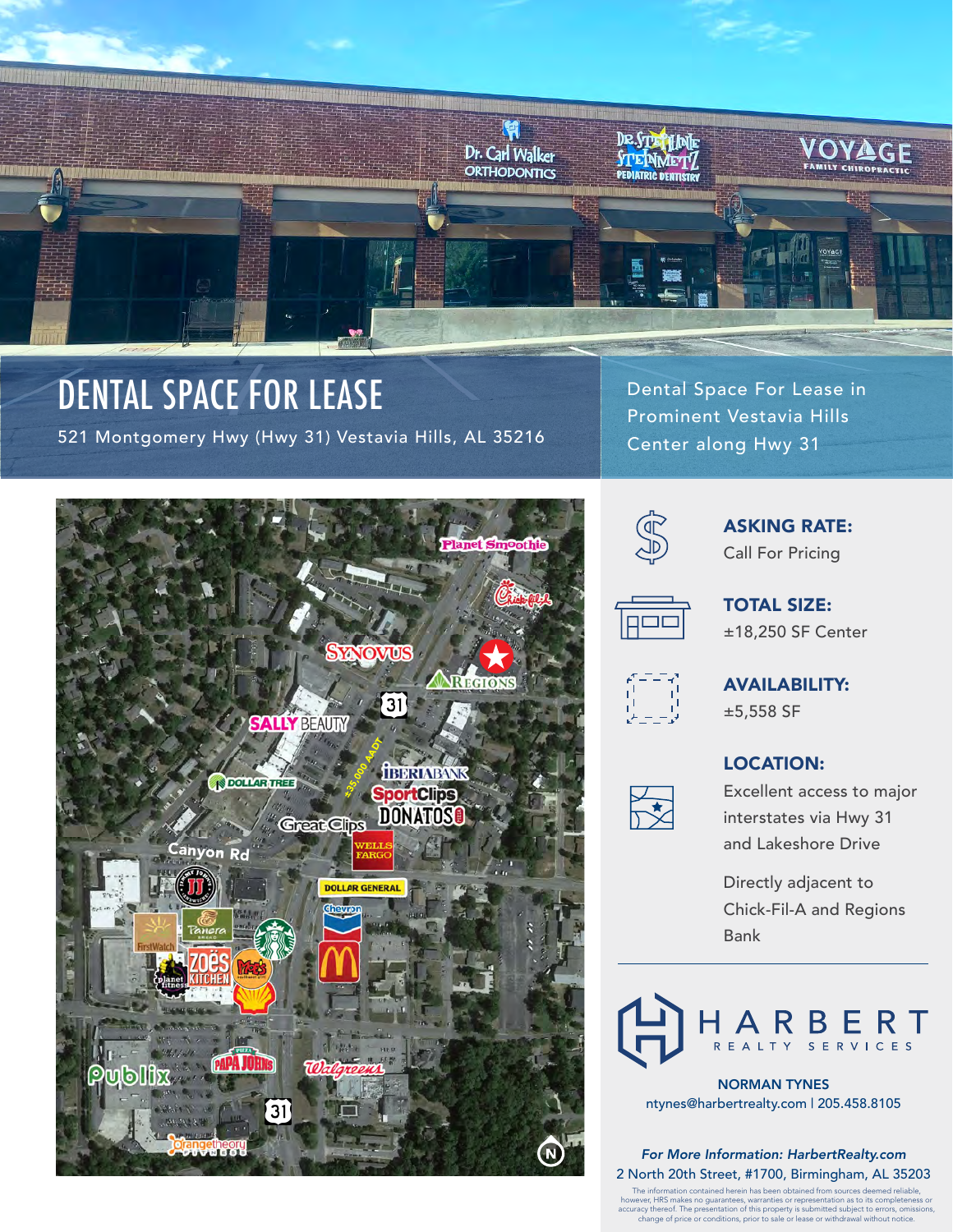### RETAIL SPACE FOR LEASE

521 Montgomery Hwy (Hwy 31) Vestavia Hills, AL 35216

Retail Space For Lease in Prominent Vestavia Hills Center along Hwy 31





NORMAN TYNES ntynes@harbertrealty.com | 205.458.8105

*For More Information: HarbertRealty.com* 2 North 20th Street, #1700, Birmingham, AL 35203

The information contained herein has been obtained from sources deemed reliable, however, HRS makes no guarantees, warranties or representation as to its completeness or<br>accuracy thereof. The presentation of this property is submitted subject to errors, omissions,<br>change of price or conditions, prior t